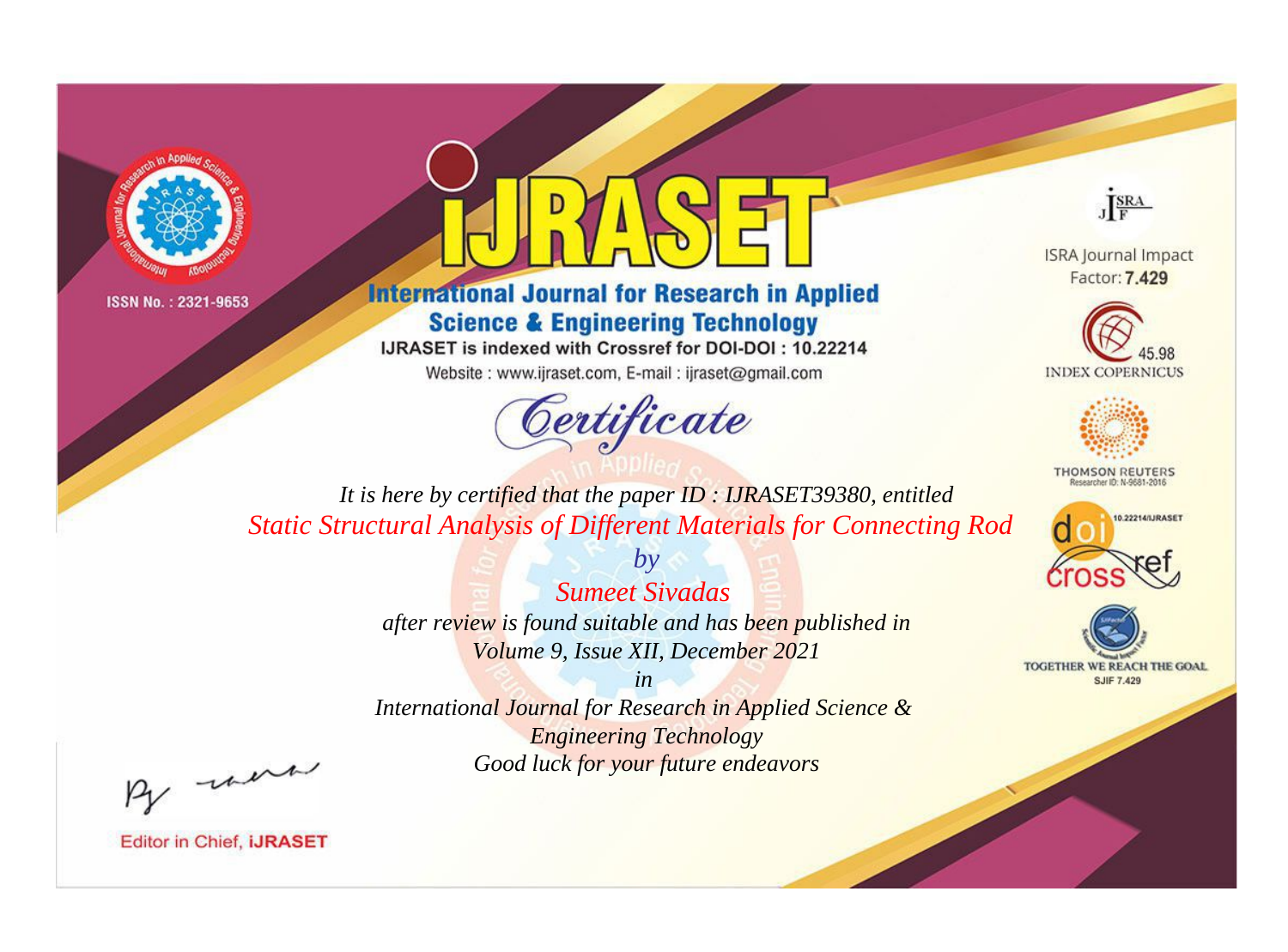



**International Journal for Research in Applied Science & Engineering Technology** 

IJRASET is indexed with Crossref for DOI-DOI: 10.22214

Website: www.ijraset.com, E-mail: ijraset@gmail.com



JERA

**ISRA Journal Impact** Factor: 7.429





**THOMSON REUTERS** 



TOGETHER WE REACH THE GOAL **SJIF 7.429** 

It is here by certified that the paper ID: IJRASET39380, entitled **Static Structural Analysis of Different Materials for Connecting Rod** 

> $b\nu$ **Sumit Sharma** after review is found suitable and has been published in Volume 9, Issue XII, December 2021

 $in$ International Journal for Research in Applied Science & **Engineering Technology** Good luck for your future endeavors

By morn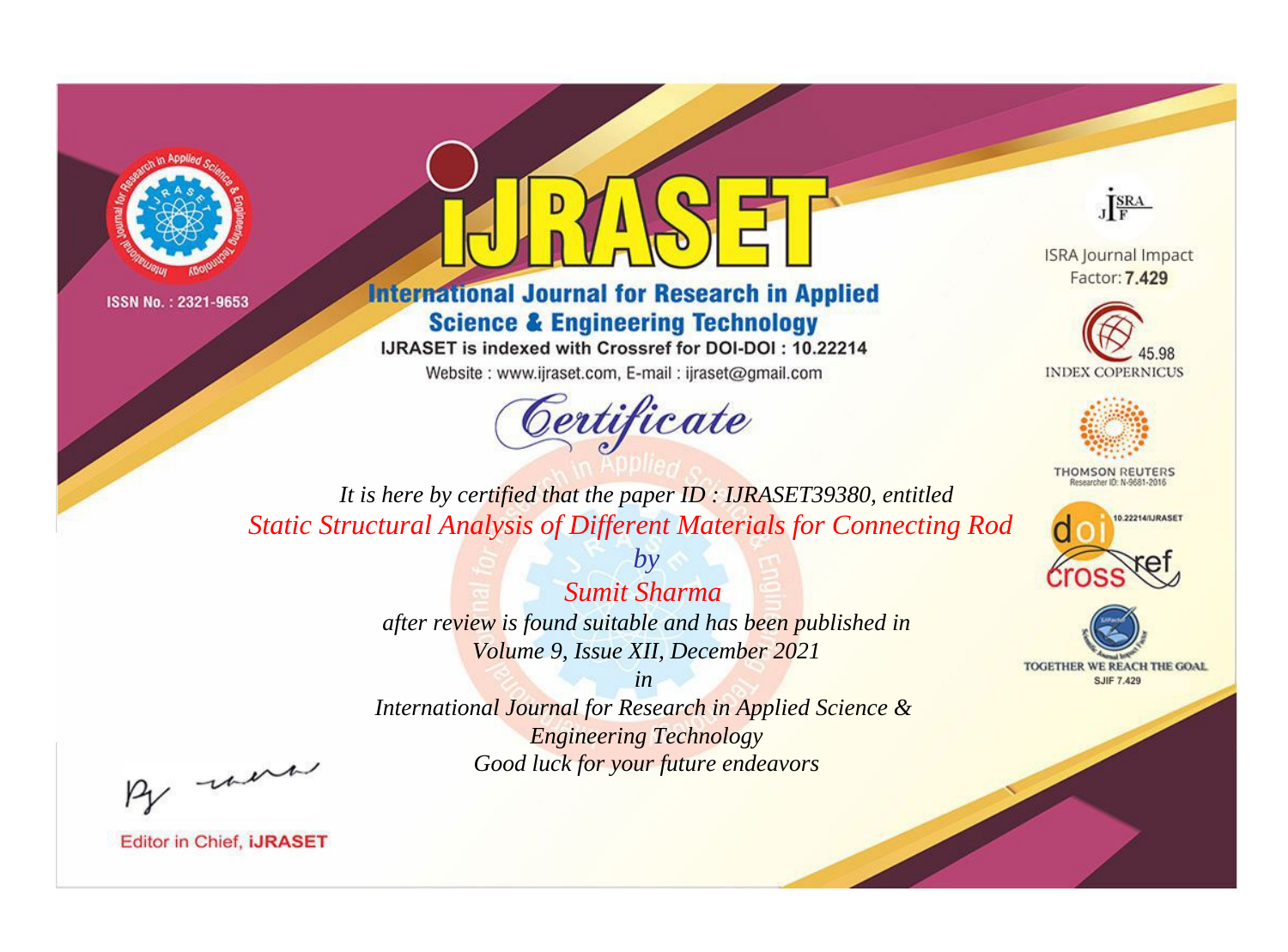



**International Journal for Research in Applied Science & Engineering Technology** 

IJRASET is indexed with Crossref for DOI-DOI: 10.22214

Website: www.ijraset.com, E-mail: ijraset@gmail.com





**ISRA Journal Impact** Factor: 7.429





**THOMSON REUTERS** 



TOGETHER WE REACH THE GOAL **SJIF 7.429** 

*It is here by certified that the paper ID : IJRASET39380, entitled Static Structural Analysis of Different Materials for Connecting Rod*

> *Sourabh Kumar after review is found suitable and has been published in Volume 9, Issue XII, December 2021*

*by*

*in International Journal for Research in Applied Science & Engineering Technology Good luck for your future endeavors*

By morn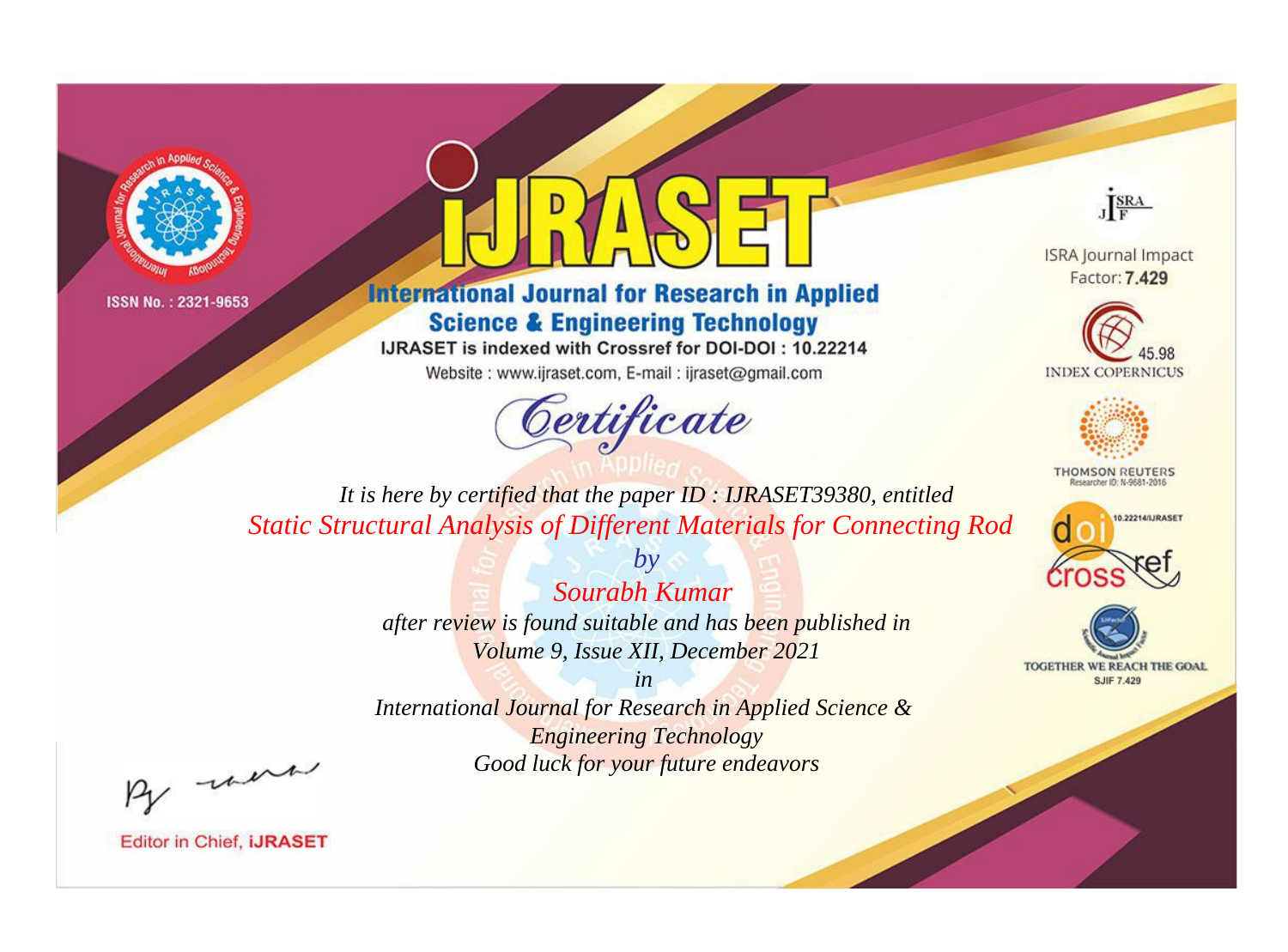



**International Journal for Research in Applied Science & Engineering Technology** 

IJRASET is indexed with Crossref for DOI-DOI: 10.22214

Website: www.ijraset.com, E-mail: ijraset@gmail.com





**ISRA Journal Impact** Factor: 7.429





**THOMSON REUTERS** 



TOGETHER WE REACH THE GOAL **SJIF 7.429** 

*It is here by certified that the paper ID : IJRASET39380, entitled Static Structural Analysis of Different Materials for Connecting Rod*

> *Roopam Kumar after review is found suitable and has been published in Volume 9, Issue XII, December 2021*

*by*

*in International Journal for Research in Applied Science & Engineering Technology Good luck for your future endeavors*

By morn